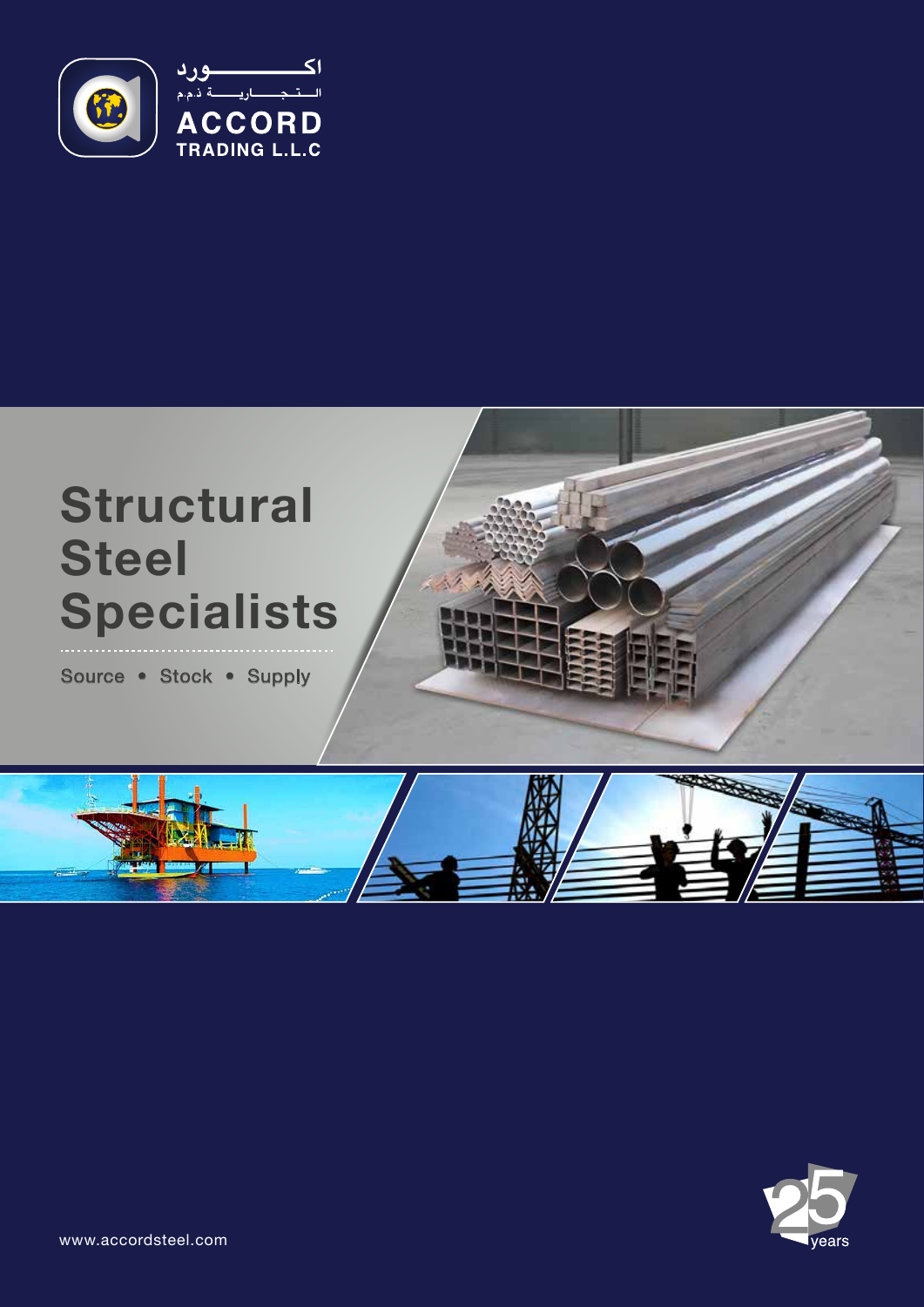### **Preface**

Accord Trading LLC was established in 1992 as a building material trading company, the core activity being stocking and distribution of structural steel. As an ISO 9001 : 2015 and OHSAS 18001 : 2007 Certified Company, Accord has evolved over time to become a prominent supplier of structural steel with our main office and warehouse/ distribution facilities at Ras Al Khor Industrial Area of Dubai. Our main facilities are complemented by ancillary office and warehousing facility at National Industries Park (Techno Park) Dubai to efficiently service our client base in the United Arab Emirates and other neighboring markets of Middle East and Africa.

Our wide range of products long and flat in various grades and specifications are sourced globally from reputed mills. We cater to the structural steel needs of fabricators in diverse industries such as Oil and Gas, Construction and Infrastructure Building, Pre Engineered building, Machine, Equipment and auto body Fabrication, and Fabrication of steel elements for various other ancillary industries.

Our human assets comprise of a highly knowledgeable sales unit which is ably supported by an efficient logistics and back office team under the guidance of an able management. At ACCORD, our team willalways strive to deliver quality products at competitive prices while maintaining efficient service standards with our client base.

#### **Mission**

Ensuring personalized attention to customers' needs and providing effective solutions with a proactive approach.

Ensuring that the solutions are flexible to suit each customer with a focus on high service standards, on time deliveries and competitive prices.

Continually building our skills and knowledge to meet the growing and diverse needs of customers.

Sustaining our reputation as a reliable and customer-oriented structural steel stockists in the market.

Achieving profitable growth, operational and organizational excellence without compromising from our values and business ethics.

#### **Vision**

Re-defining the standards of 'customer service' by exceeding customer expectations.

Being admired for our business values and ethics.

Keeping our name synonymous with reliability, customer satisfaction and innovation.

Being the "preferred choice" both for customers, suppliers and employees.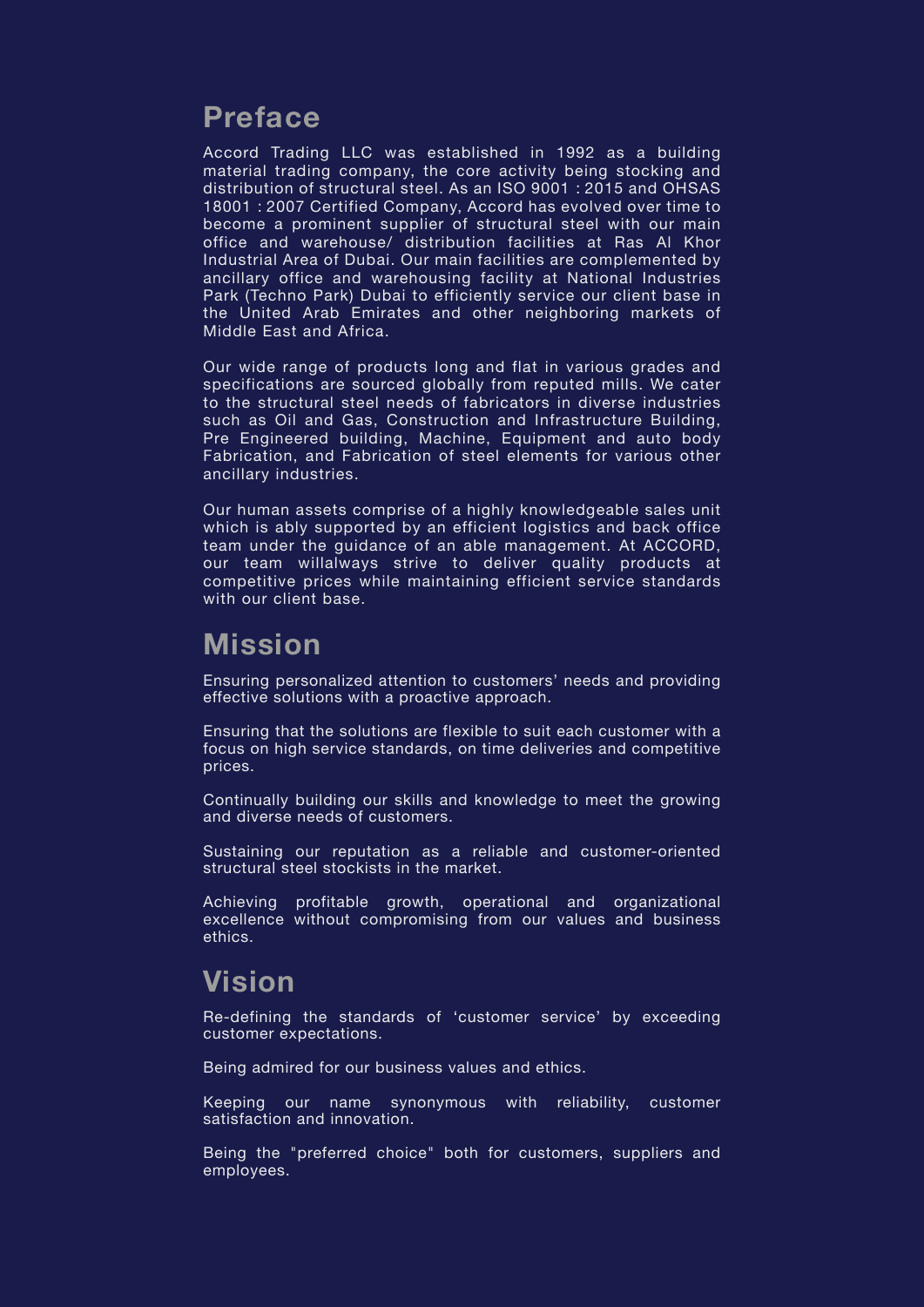### **Metals**

Mild Steel Aluminium Galvanized Iron

### **Product Line**

**Bars** Beams **Angles**  Channels **Pines** Hollow Sections Sheets/ Plates Expanded Metal Gratings

# **Applications**

Oil & Gas PEB **Construction**  **Shipbuilding** Roads & Bridges Trailer Beds

Petrochemical Water Treatment Plant & Equipment

## **Quality Policy**

Our commitment is to provide a comprehensive stock range of high quality, reliable, competitive priced structural steel and allied products backed by efficient, flexible and consistent services that meet and exceed our customer's requirements and expectations.

We have established an extensive quality assurance system that allows our company to meet all the requirements of the ISO : 9001 2015 for quality assurance and OHSAS 18001 : 2007 for safety assurance standards.

#### **Our quality assurance system focuses on the following principles:**

• Ethical workmanship and customer satisfaction are paramount

• Products and services must be delivered on time and at the agreed upon price

• The objective to constantly meet requirements and demands in a timely matter and deal with customer complains in a professional, fast and friendly way.

• To provide quality service Accord has developed, documented, implemented to maintain a quality level that complies with ISO 9001:2015.

• Continuous improvement are vital to ensure that our customers receive high quality products and services

• Our management systems, practices, products, suppliers, customers and employees must be measured in terms of performance.